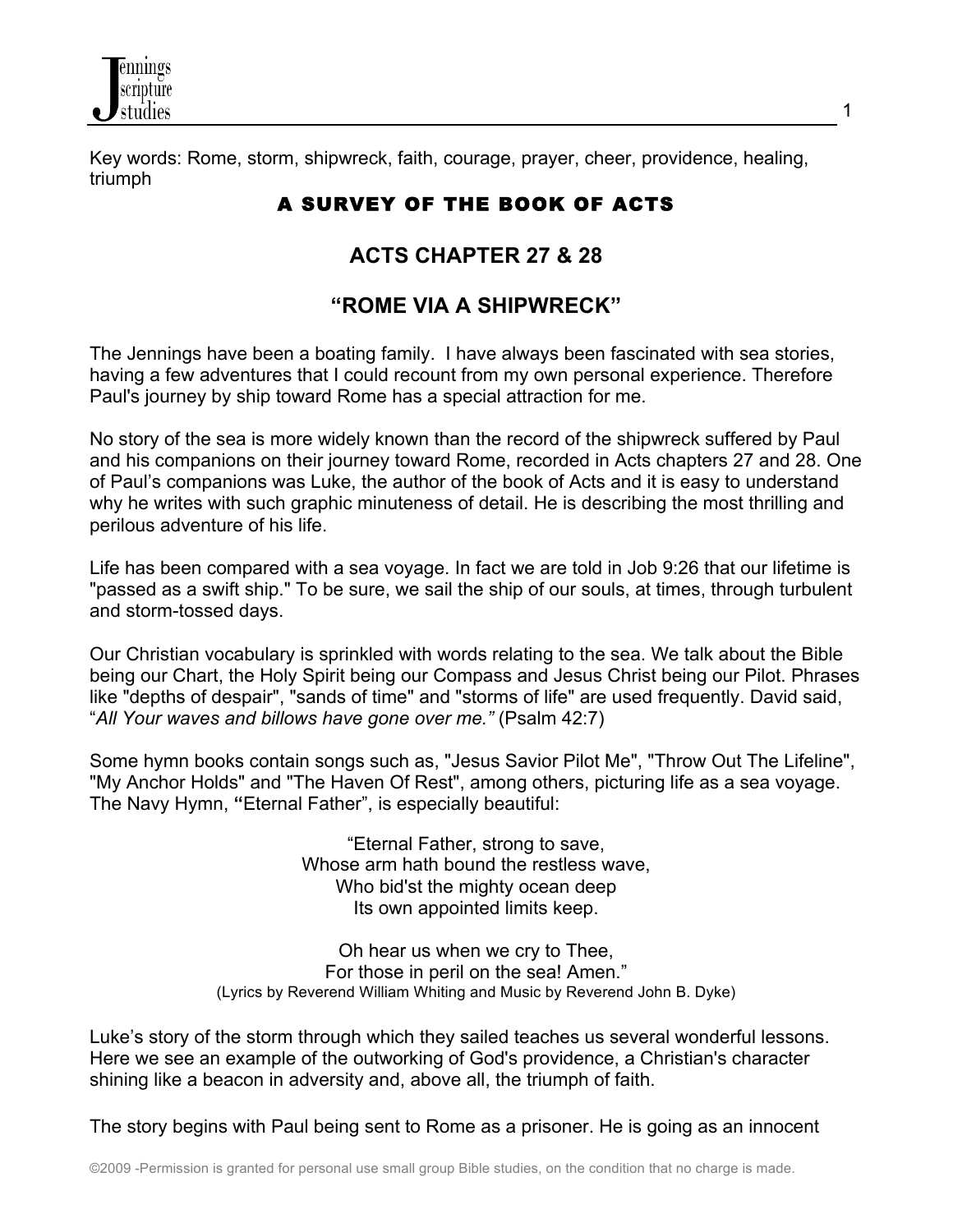man; he is going because he has appealed to Caesar; he had been dragged through the lower courts, but justice had not been meted out; he is now going to the Supreme Court, as it were, Caesar, for what he hopes will result in his freedom.

Rome had long been the goal of his ambition. He has said*, "I must also see Rome."* (Acts 19:21) the Lord had stood by him one night and had said, *"you must bear witness at Rome also.*" (Acts 23:11)

There are a number of lessons about life that we can learn from this sea story, some practical pointers for present day problems.

#### **I. FAITH TESTED. Acts 27:4-13**

Passengers sailed aboard cargo ships as space was available. This voyage would take place on three ships. Notice two things that stand out here:

#### **A. The comfortable places.**

Notice v. 13 "*the south wind."* The south wind was a gentle, warm and non-threatening wind. However, a soft south wind is no good if you want to make rapid progress. A soft south wind will never test your faith!

And v.8 "*the Fair Havens*." Faith is not tested in fair havens! Faith may be talked about in fair havens, it may be toyed with in fair havens but it is not tested. Thank God for fair havens. The calm, sheltered and cozy coves of life. Most of us want to live in fair havens for all of our lives with no threatening waves and jagged rocks. But faith is seldom tested in such easy places.

#### **B. The contrary powers.** v.4

v. 4 *"contrary winds"*; v.9 "*dangerous winds"* ; v.14 *"tempestuous winds."*

The direct sea route from Adramyttium in Syria to Rome was from East to West. The prevailing winds in September, when in all probability they set sail, was from West to East. To make progress the captain of the square-rigged sailing craft made use of land and sea breezes by sailing in the lee of Cyprus and Crete.

After much difficulty the ship arrived at Fair Havens on the south coast of Crete. The Day of Atonement had passed and it is thought that the date was early October. Storms were a very real risk in October and Paul warned that to proceed would bring disaster. However, Fair Havens was a poor harbor to winter in and the captain and owner of the ship persuaded Julius, the centurion in charge, that it would be better to sail forty miles along the coast to Phoenix. It was only forty miles after all. A gentle south wind blew and so they took their chance. They were given a window of opportunity to improve their situation and they took it.

In this instance Paul, who was born and raised in the sea coast town of Tarsus and had done a fair amount of sailing, sensed that the wind was not right. He had already been ship wrecked three times and knew that it was foolish to put lives in danger.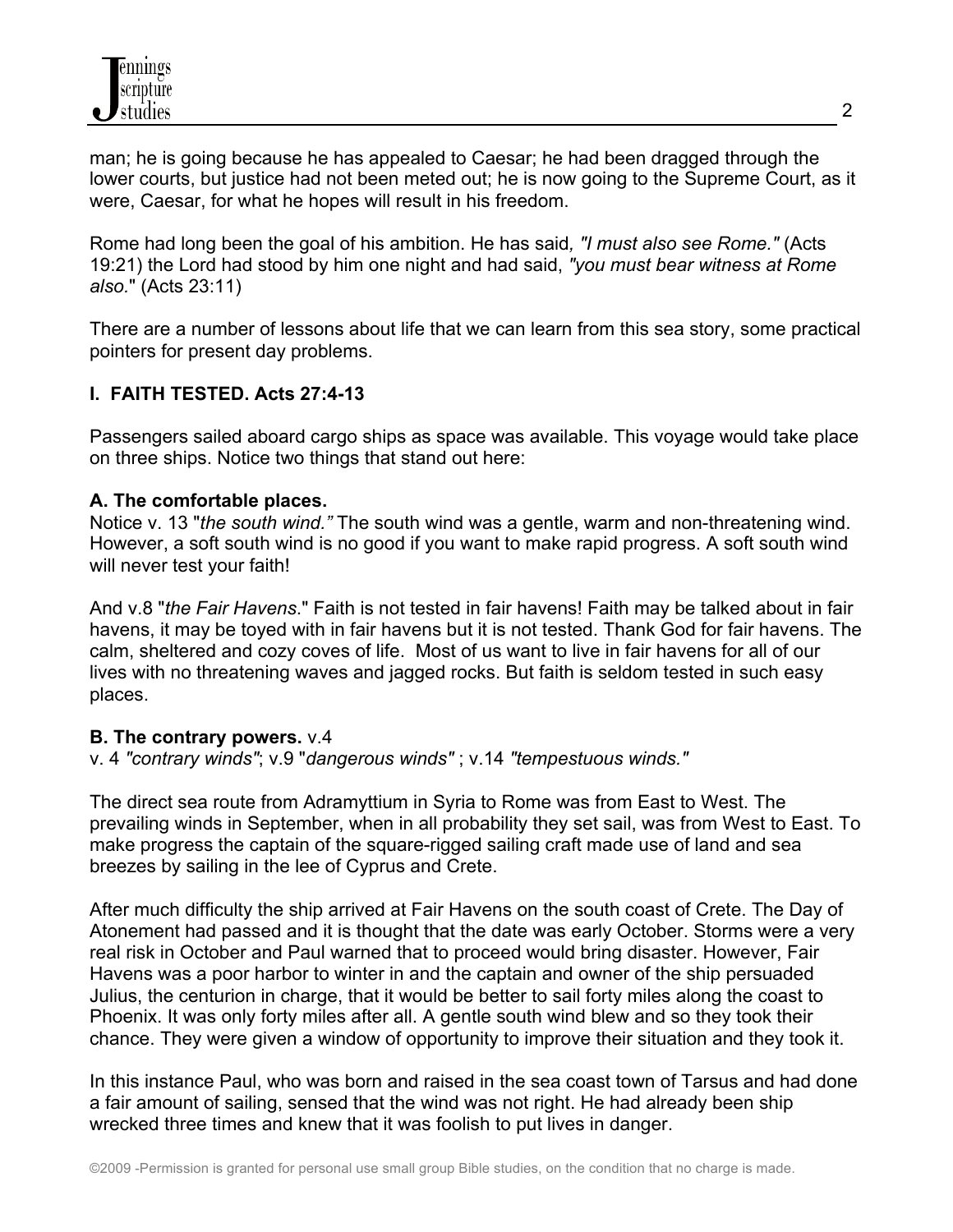Scarcely had the ill-fated ship put out to sea, when she was caught in a fierce gale. The storm increased until it was necessary to jettison freight and unnecessary weight. Luke wrote, *"Now when neither sun nor stars appeared for many days, and no small tempest beat on us, all hope that we would be saved was finally given up."* (v.20) It was an extreme emergency that they faced for 2 weeks! (v.33)

This was certainly a period of testing from Paul. The Lord had said, *"you must bear witness at Rome also"* but it looked like he would never make it to Rome. We should never doubt in the dark what we believe to be true in the light!

# **II. FAITH TESTIFYING.**

#### **A. Paul's absence** V.21-25

Paul absented himself in order to pray. Sometimes the person of faith becomes known more by their absence than by their presence. Daniel is a good illustration of this truth. Three times a day he absented himself from the crowd in order to pray.

#### **B. Paul's announcement**.

"*Paul stood in the midst of them and said, "Men, you should have listened to me, and not have sailed from Crete and incurred this disaster and loss. And now I urge you to take heart, for there will be no loss of life among you, but only of the ship. For there stood by me this night an angel of the God to whom I belong and whom I serve, saying, 'Do not be afraid, Paul; you must be brought before Caesar; and indeed God has granted you all those who sail with you.' Therefore take heart, men, for I believe God that it will be just as it was told me. 26 However, we must run aground on a certain island."*

Paul took command of the ship! Faith makes one courageous.

#### **C. Paul's affirmation.** V.23 & 25

"*I belong to God"* - his identification *"I serve God"* - his occupation *"I believe God"* - his confession

Jonah's ship was periled by his presence; Paul's ship was preserved by his presence. A faith that stands the test is a faith that can testify!

#### **III. FAITH TEACHING.**

We hear nothing about the captain of the ship during the most difficult part of the storm. The experienced sailors seem to be at wits end and had given up all hope. It was then that Paul came forth and instructed them.

We not only teach by our words but buy our actions. Paul's calm demeanor, his confident persona and his wise conduct were a witness to the power of faith. Perhaps these 275 seasoaked and sick sailors had never met a Christian before. They were seeing one now and what lessons for life they could learn from him. They could learn from: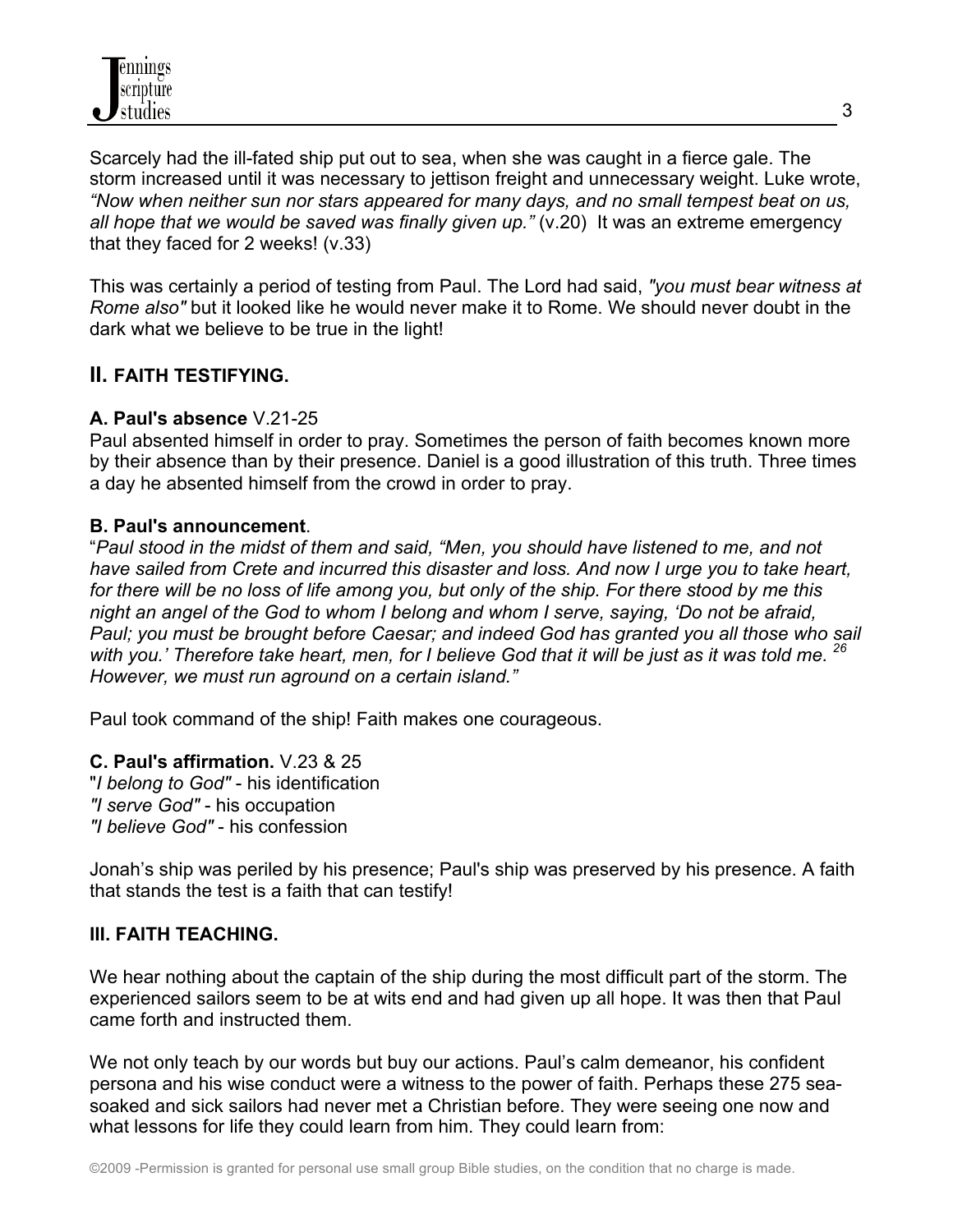#### **A. His courage.**

Faith invigorates and infuses us with courage. God said repeatedly to Joshua, *"Be of good courage."* (Joshua 1:6,7,9) Paul's faith, like Joshua's, is demonstrated in his bold leadership. How often men of God like Paul, in times of storm and peril, have been assured of the presence, power and protection of the Lord. And, often their faith made them appear heroic figures towering above their companions.

Paul's dauntless courage gave new heart to his sailing companions. There is overwhelming evidence in Luke's account of the voyage to Rome that Paul inspired confidence in others.

#### **B. His cheer**.

"And now I urge you to take heart, for there will be no loss of life among you" – ("Wherefore, *sirs, be of good cheer."* v.22 KJV) and "*Therefore take heart, men…."* (v.25)

They had lost all control of the boat. It was just drifting before the wind. They had experienceed the bleakest conditions - howling wind, rain, tumultuous waves. One grain of the Savior's salt influenced 275 others who had given up hope. There were 275 sea-sick, soaked and scared sailors and one holy, hopeful man – Paul! Sounds like the life of a Christian who aggressively lives his/her faith, doesn't it? The Christian's attitude and actions in times of despair is a stabilizing influence upon others.

# **C. His counsel.**

*"Take nourishment."*

*"And as day was about to dawn, Paul implored them all to take food, saying, "Today is the fourteenth day you have waited and continued without food, and eaten nothing. Therefore I urge you to take nourishment, for this is for your survival, since not a hair will fall from the head of any of you." And when he had said these things, he took bread and gave thanks to God in the presence of them all; and when he had broken it he began to eat. Then they were all encouraged, and also took food themselves."* (v.33-36)

Everyone was hungry. No proper meal had been eaten since the onset of the gale. The ship's company was totally disorientated. They were not physically prepared for the ordeal that was yet to face them. It was then that Paul said, *"take nourishment."* 

They were going to need strength to swim. I must admit that when I have been in storms on the water, the last thing I wanted to think about was eating. There have been times when I lost what I had previously eaten! But Paul knew what was ahead because the Lord had told him that they were to run ashore and the ship would be destroyed. Paul knew that they needed to be physically ready.

#### *"Stay in the ship."*

*"Paul said to the centurion and the soldiers, "Unless these men stay in the ship, you cannot be saved."* (v.31) Did you ever feel like jumping ship? Has your faith ever really been tested? Do you have a fair weather faith only or is your faith also a foul weather faith?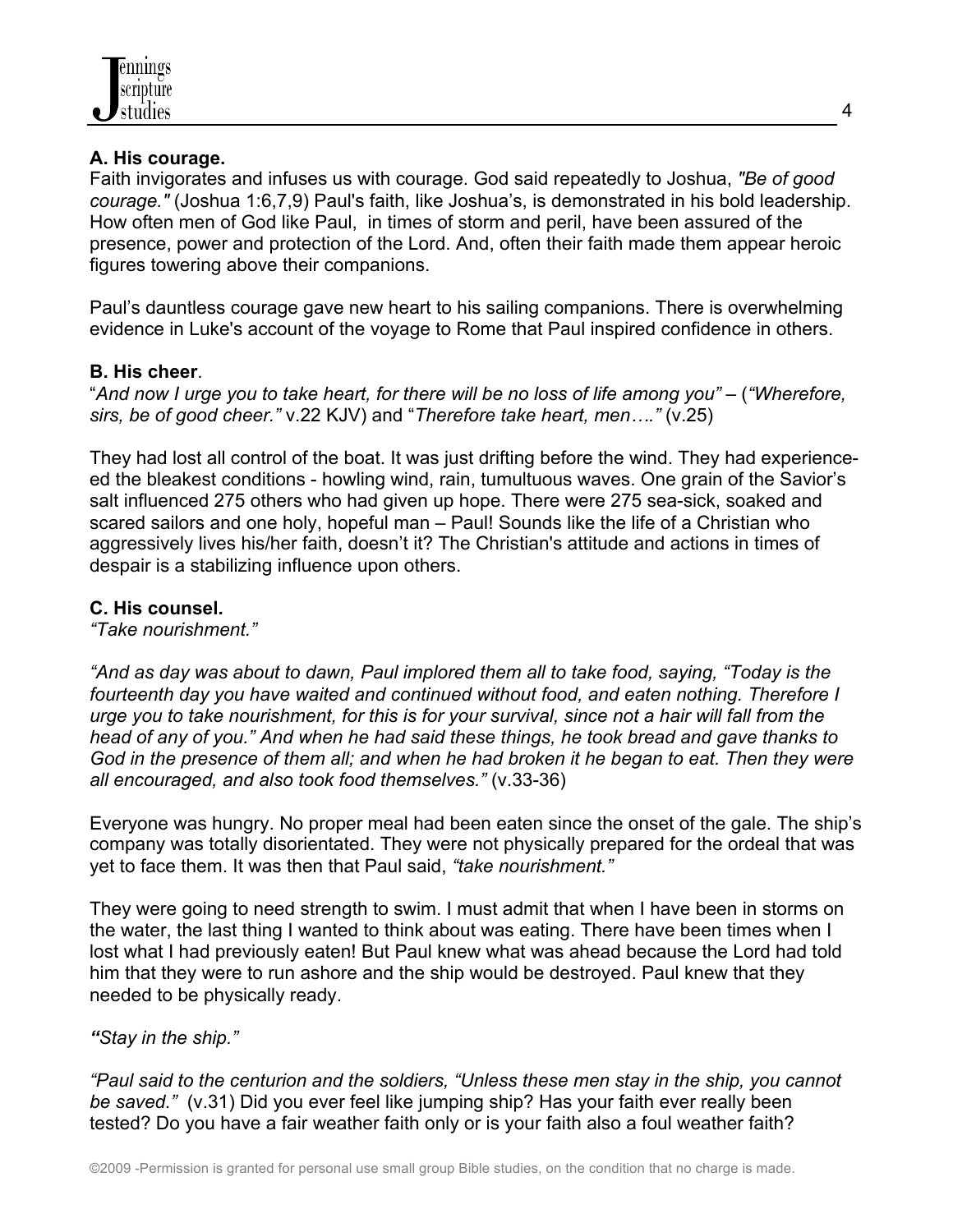### **IV. FAITH TRIUMPHANT.**

Paul's faith is evident throughout this sea story. He is an Exhibit "A" of a triumphant faith. He could have said:

> "Faith, mighty faith, the promise sees And looks to God alone; Laughs at impossibilities And cries, "It shall be done!"

### **A. Ship wrecked.** Acts 27:40-44

The ship broke apart when it hit land and was destroyed but the persons aboard were saved. Those of strong and robust bodies struck out boldly for shore but others needed to cling to planks and broken pieces of ship.

The 276 survivors of the shipwreck reached shore in a pitiful condition - exhausted, shocked, wet and cold. A pagan people showed Paul and his companion's unusual kindness. The islanders built a great fire to dry them out and warm them up. We could say that the cold sailors received a warm welcome!

I've often wondered, after they were safely on land, did the captain or any of the crew ever thank Paul for taking charge of the situation resulting in their lives being spared? We do not serve the Lord for the thanks we get from people, but a little gratitude shown along the way sure does go a long way toward helping us keep our spirits up.

#### **B. Safe on Malta.** Acts 28:1, 2

Paul and his company find themselves on the island of Melita which is the modern island of Malta, located in the center of the Mediterranean Sea, 60 miles south of Sicily.

#### **C. Snake bitten.** Acts 28:3

Paul was not the sort of person who was afraid to get his hands dirty. There he was collecting sticks for the fire along with everyone else. Christians should never forget that Jesus was a carpenter. Paul picked up a bundle of sticks to place on the fire. A snake, hibernating in the sticks was warmed by the heat of the fire and bit Paul's hand.

The superstitious islanders jumped to conclusions. When they saw the snake hanging from Paul's hand they were sure that he had been poisoned and would die. So, they concluded that the man who had escaped from the sea must be a murderer. When it became clear when Paul suffered no ill effects, they changed their minds. They were convinced that he was a god.

# **D. Serving the Sick.** Acts 28:8, 9

Three months Paul spent on Malta. The governor, Publius, graciously entertained some of the more important survivors including Paul and his friends, for three days. Publius benefited from showing Paul hospitality. The apostle healed his father of fever and dysentery. Shipwrecked, a prisoner and stuck for three months on a strange island, yet Paul found opportunities for ministry. He knew that he was there in the providence of God and he made the most of his opportunities. He was practicing what he wrote in Romans 8:28.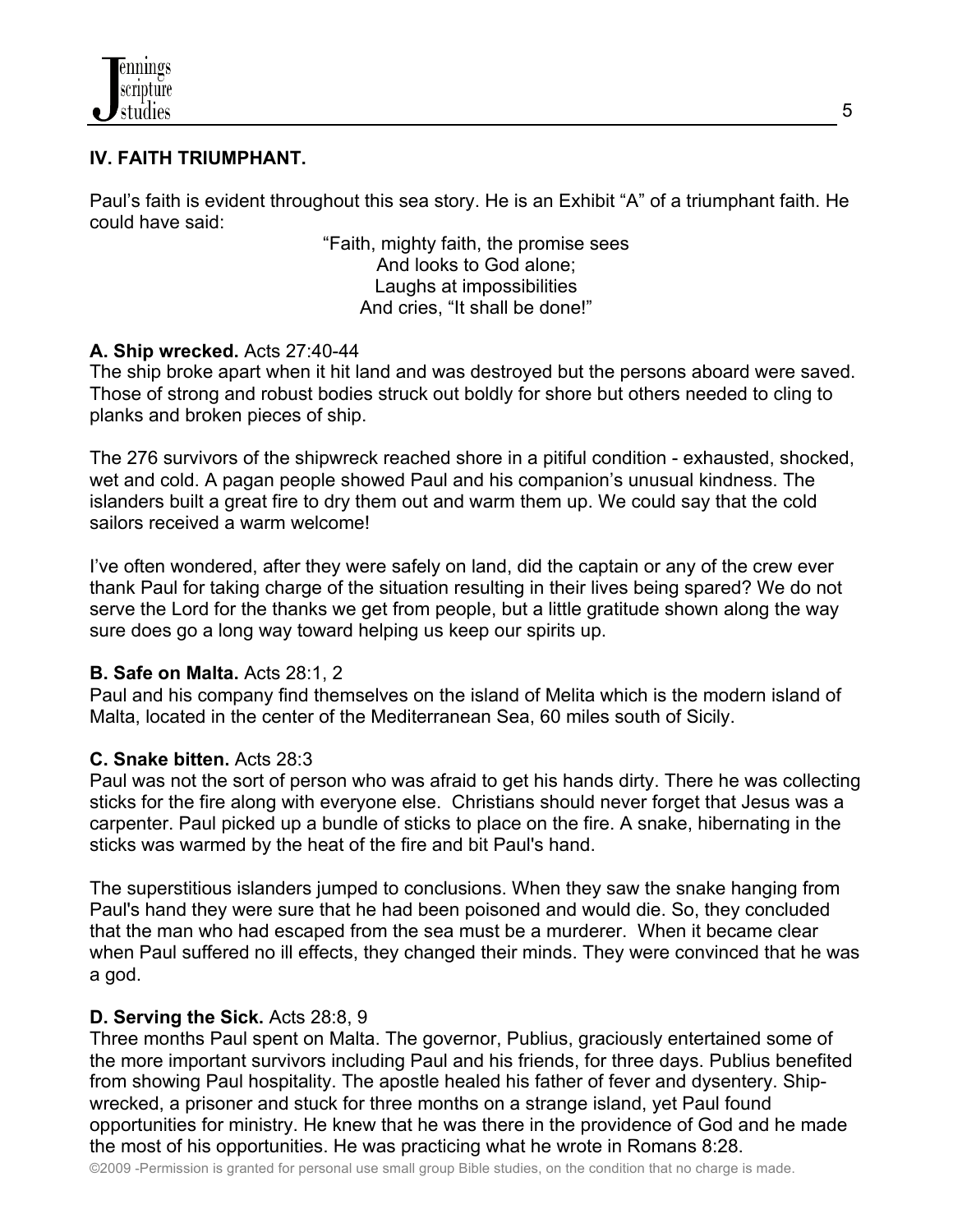#### **E. Shipping out!** Acts 28:11

"*After three months we sailed…."* Anchors aweigh! At the end of their three-month stay the local people provided them with the supplies they needed for the journey to Rome and they were on their way again. From port to port they made their way toward Rome.

### **E. Seeing Rome.** Acts 28:12-16

Paul and his fellow Christians were invited to spend a week with some Christians at Puteoli. So Paul and friends enjoyed Christian hospitality for seven days. On the journey from Puteoli to Rome, a distance of about 130 miles, Paul met another group of Christians at the Appii Forum, 43 miles from Rome. Then a second group at Three Taverns, 33 miles from Rome. They must have heard that Paul was coming.

Rome at last! Whew! It had been a rough trip. Paul finally arrives at Rome traveling the last part of the journey on the famous Appian Way accompanied by some Christians who had come out to greet Paul. (28:14-15)

There were many Christians in Rome and some walked out to meet him. There is no doubt about it - a warm welcome cheers the heart because it is an expression of love. When people go out of their way to show hospitality and really make you welcome it is greatly encouraging.

Over and over again through this book of Acts we have seen the providence of God at work. The Lord told Paul when he was imprisoned in Jerusalem: *"As you have testified about me in Jerusalem, so you must also testify in Rome."* (Acts 23:11) There were times Paul's arrival in Rome seemed very unlikely. He survived assassination plots, 2 years detention in Caesarea, a storm at sea, a violent shipwreck and a close encounter with a poisonous snake.

Notwithstanding, Luke is able to write: "*Now when we came to Rome, the centurion delivered the prisoners to the captain of the guard; but Paul was permitted to dwell by himself with the soldier who guarded him."* ( v14)

#### **F. Shackled but witnessing.** Acts 28:17-31

While awaiting trial in Rome, Paul was allowed to rent his own house. He was still a prisoner, chained 24 hours a day to a soldier. (Acts 28:20) He reports that the palace guard had come to know that he was *"in chains for Christ"* (Philippians 1:12-14). Some of these soldiers may have become Christians. He also sent for the Jewish leaders (v.17) and reasoned with them

from morning till evening. He did everything he could to win the Jewish leaders over.

For two years Paul waited in Rome for his appeal to be heard before the Emperor. He told everyone who visited about the good news of Jesus Christ. He welcomed all those who came to see him and witnessed to them boldly and without hindrance. As Paul conversed with his friends and Christian visitors, soldiers, officials from Caesar's palace, others listened to his wonderful words of life. The ambassador for Christ was chained, but the good news was unchained!